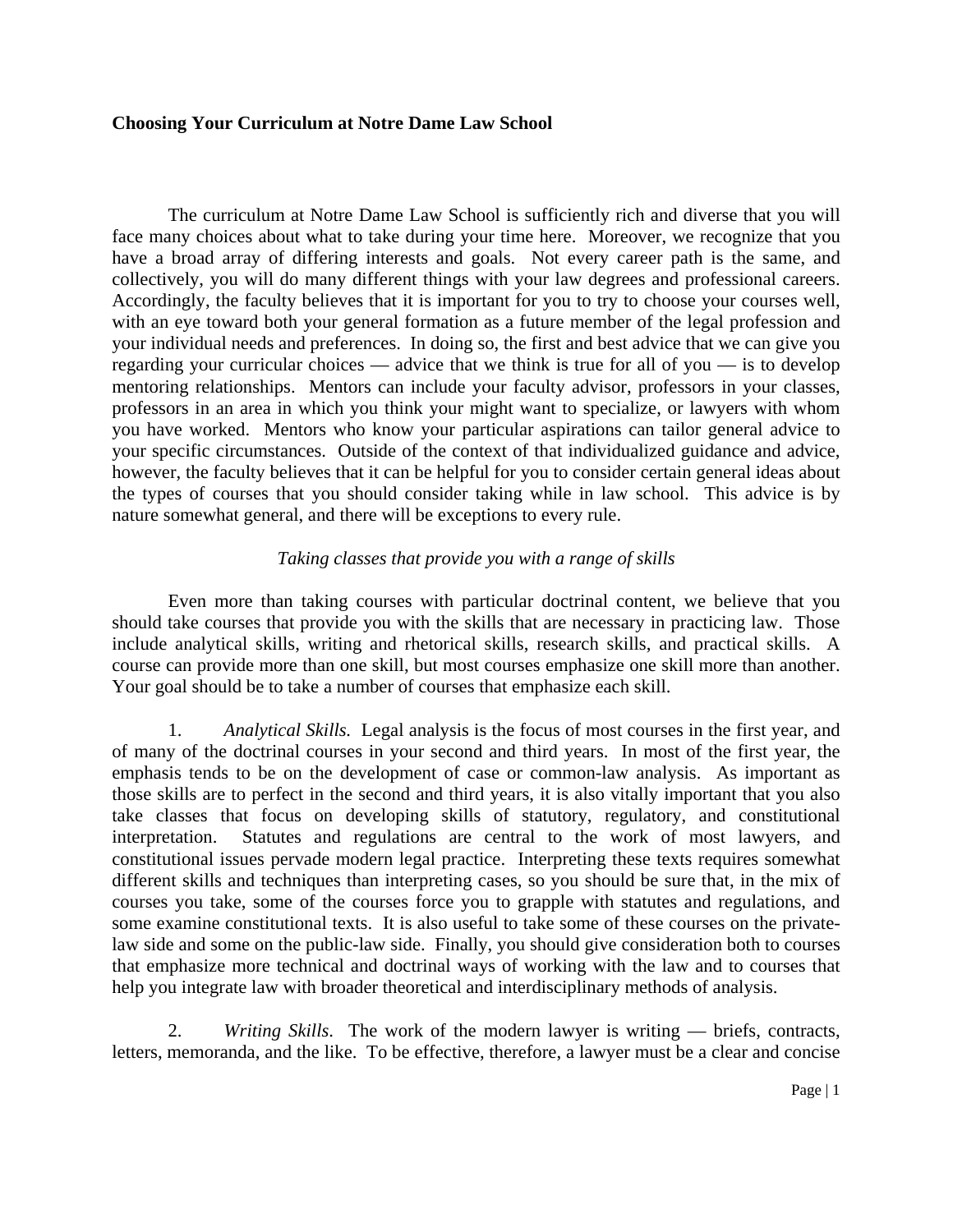writer. Law-school exams do very little to develop this essential skill, and first-year legal writing, as vital an introduction as it is, cannot carry this burden by itself. Nor can the upperlevel writing requirements. You should look for additional opportunities to hone your writing. Such opportunities include seminars or other paper courses, work on a journal, and Moot Court.

3. *Rhetorical Skills*. Lawyers persuade people of the wisdom of their advice or their client's position. Therefore, good lawyers are good rhetoricians, both in writing and on their feet. Engaging in the give-and-take of legal discourse develops skill in oral presentation. Classroom participation through the Socratic method seeks to develop skill in oral rhetoric. For this reason, we encourage you to participate actively in all your classes. Besides taking classes that require you to write (so that you become a better rhetorician on paper), look for chances to work on your skills as an oral advocate. Moot Court is one evident opportunity for some of you to do so, as are skills classes such as Trial Advocacy and Deposition Skills. For everyone, seminars or other small classes are excellent fora in which to speak up and match wits with professors and other students.

4. *Research Skills.* Research and writing work hand in hand. As important as it is to be a good legal stylist, having something worthwhile to say is more important; and delivering a good substantive product requires the ability to find the authorities and sources that already discuss the issue that concerns you. Given the pressures of modern practice, being able to find this information quickly is also essential. Therefore, be sure to look for classes and other experiences (such as writing a journal note, writing papers for seminars or directed readings that require significant independent research, or taking an advanced class in legal research) that provide you with opportunities to improve your research skills.

5. *Practical Skills.* Law practice tends to divide into litigation and transactional work. You may already have a sense about which of these paths you intend to travel, or you might not. Either way, we recommend that you consider taking some skills classes on both sides of the divide; it is important for transactional lawyers to understand the litigation process when they structure deals, and it is important for litigators to understand transactional realities.

 6. *Clinical Courses*. Clinical courses, including the in-house clinics at the Legal Aid Clinic and externships, place students in role as lawyers serving actual clients. Clinical courses both provide an opportunity to apply technical skills and allow students to develop professional judgment, problem solving skills, and skills of client interaction in ways not available in a traditional classroom. Clinical courses can also provide opportunities to develop a student's professional identity by forcing the student to resolve ethical issues and by exposing the student to the legal problems of those at the margins of society.

## *Taking classes that provide you with a range of ideas*

Page | 2 Your law-school education provides you with the intellectual capital that you will use for the rest of your legal career. Consequently, we believe that you should take a wide array of courses that provide the breadth of knowledge — including knowledge of doctrine, policy, and theory — necessary for the modern practice of law. The particular classes that you take are often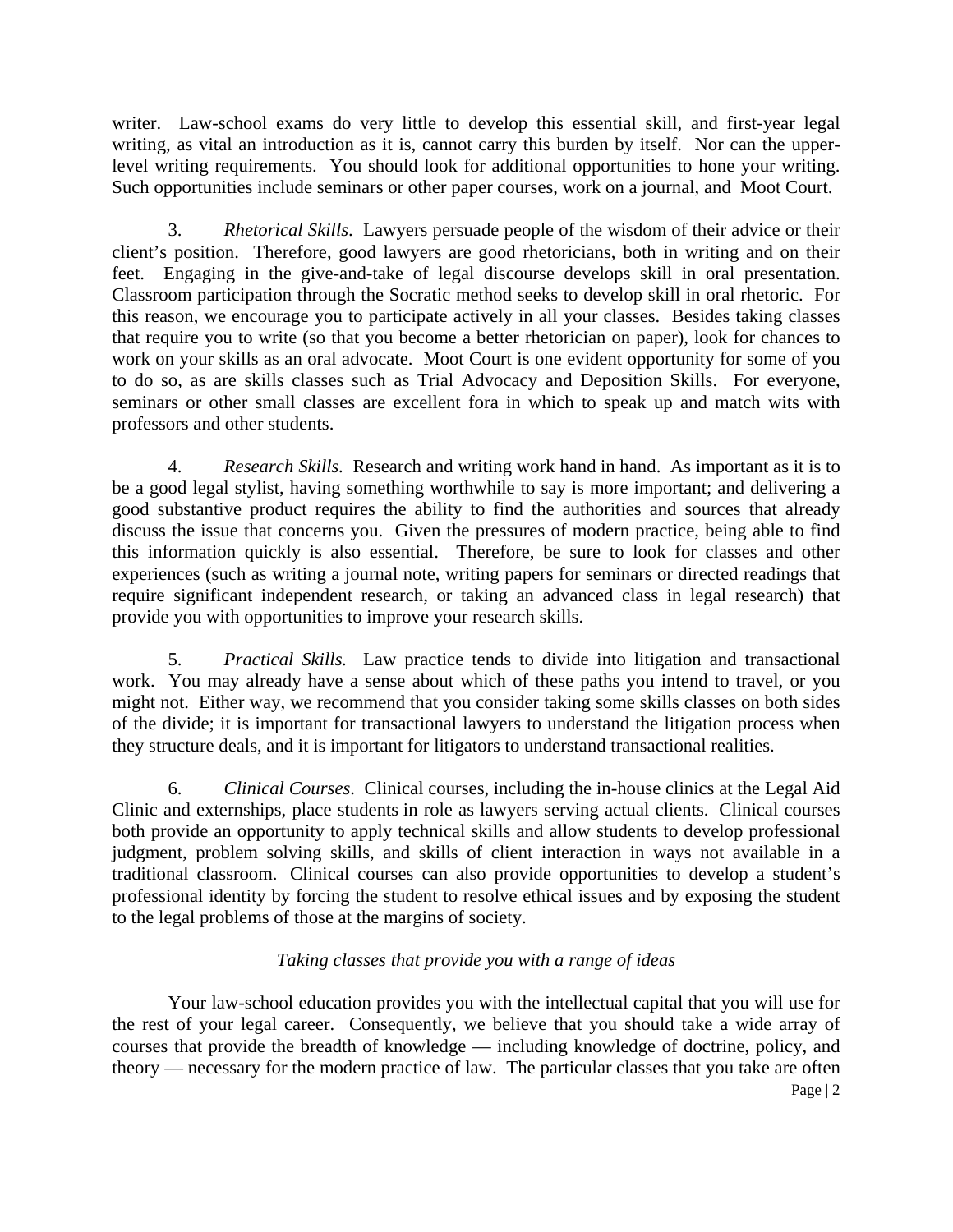less important than the exposure that you get to different fields and ideas in law. We do not necessarily mean that you should avoid any specialization. Some of you may have come to law school with, or may have developed in law school, very clear ideas about what type of practice you want. As a general rule, however, a broad education is best. Clients do not come to lawyers with neatly packaged problems readily identifiable as a "torts problem" or a "bankruptcy problem." Legal education cannot teach you about any given field in much depth, but it can give you a sense about the pulse or basic arguments in a field. When a client comes to you with a problem, you need to see that this apparent torts problem also has a bankruptcy or constitutional dimension. Many of the best lawyers think outside of doctrinal categories, drawing an idea from one field and transplanting it into another. To be that kind of lawyer, you need to have a broad education now; for practice will tend to specialize you and make it more difficult for you to recognize connections.

You will also be entering a profession that plays an enormous role in fostering the common good of your communities. Courses that help you reflect on those dimensions of the law can help you become not merely competent but responsible lawyers.

With that goal of a broad education in mind, let us provide a few ideas.

1. *Consider taking the following core courses.* We believe that, in addition to the required courses, there is a core of courses that most law students should take. These courses will provide a range of analytical skills, and they provide foundational ideas for a wide array of law-practice environments. Some are private-law courses; some are public-law courses. They include:

- a. *Administrative Law.* Lawyers must understand the functioning and limits of agencies in the modern administrative state. It is also a public law course.
- b. *Business Associations.* Businesses are prevalent in nearly every aspect and type of law practice; so, whether you work for or against business in the future, you must understand the organization, operation, and limits of various forms of business enterprise, as well as the principles of agency and the basic concepts associated with "legal persons."
- c. *A course in commercial law.* A course on some aspect of commercial law provides both valuable skills in statutory interpretation and useful information on the operation and behavior of corporations and financial institutions.
- Page | 3 d. *Additional coursework on constitutional law.* Every lawyer should understand the basic civil rights of American citizens and the methods of constitutional analysis. Courses in constitutional law are also quintessential public law courses. You should consider at least one additional course in the area of constitutional law. Constitutional Law II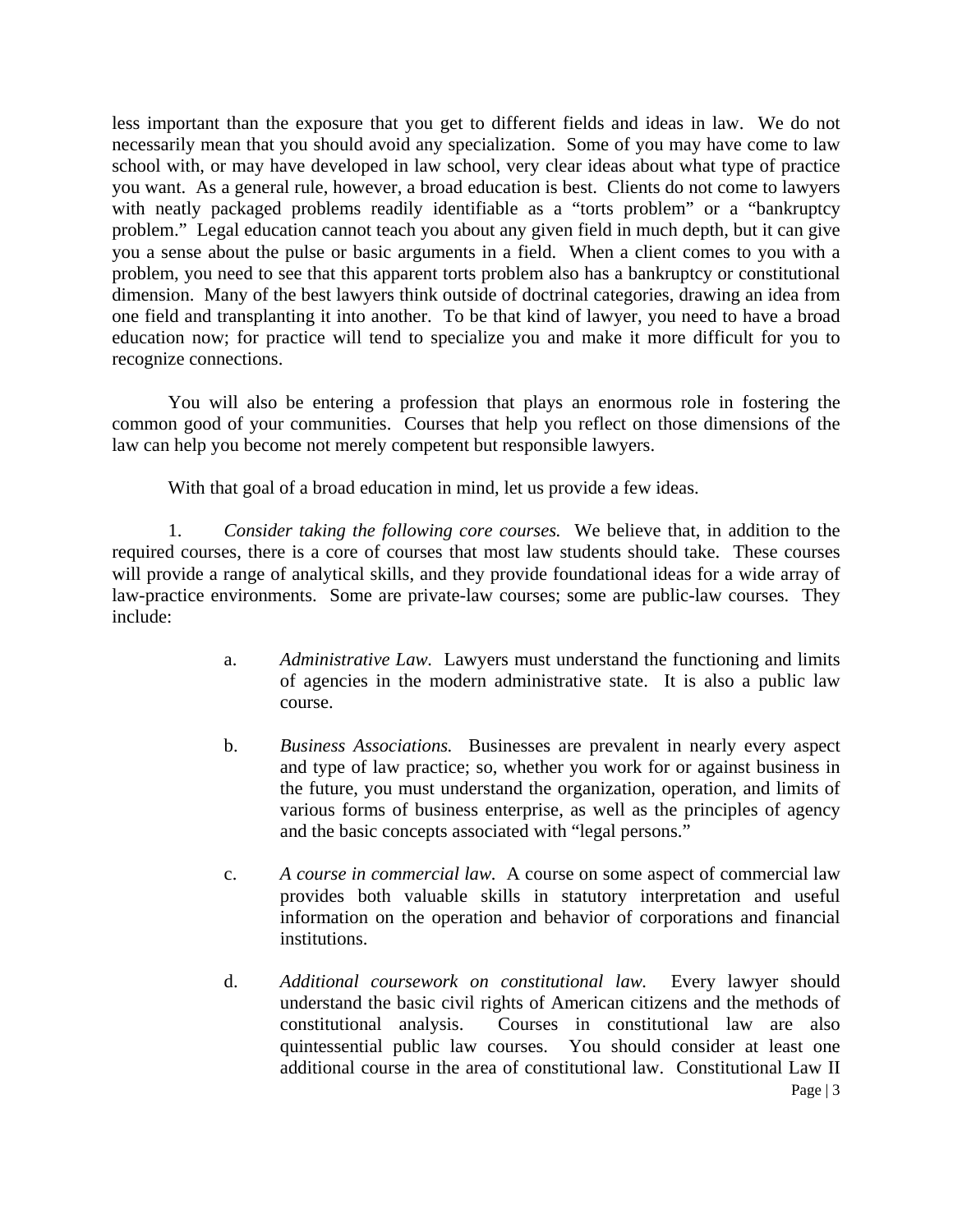is a foundational course in this regard, but a number of other courses in the constitutional area can also fulfill this goal.

- e. *Evidence.* This course provides vital information on the way in which courts impose structure on lawyers' ability to prove factual contentions and legal arguments.
- f. *Federal Income Taxation.* Tax issues are relevant to almost all aspects of legal practice, including not only business transactions but also litigation settlements, family-law disputes, and, of course, a lawyer's personal and firm tax situation. Because the federal income tax laws are statute-based, this class also provides an opportunity to develop skills in statutory and regulatory analysis.
- g. *International Law.* In a globalizing legal-practice environment, you need to have some familiarity with the fundamental sources and principles of international law and the limits on the behavior of nation-states. The foundational course in International Law is also a public law course.
- h. *Perspectives courses.* In addition to the required course on Jurisprudence, you should take a course or two that helps you to understand law in an interdisciplinary way — through the lens of history, philosophy, economics, statistics, psychology, literature, or theology, to name just a few — or that require you to employ or learn about distinct methodologies, such as empirical or comparative methods. The doctrinal law that you learn in law school has a limited shelf life. Perspectives on the law are permanent. In that sense, perspective courses can be among the most practical courses that you can take while you are in law school.

2. *Don't take a class just because it is on the bar.* We don't mean that you should avoid these classes either. One of the reasons that some subjects are on the bar is that the bar examiners in your state have made the judgment that these are matters with which competent lawyers should be familiar. But taking a class just to learn it for the bar, as opposed to taking a class because you can see how it will broaden your education, is a mistake. Obviously, you can't learn everything about every subject in law school, and taking a "bar course" rather than another course that will provide you with relevant skills or knowledge makes little sense in the long term. And the long term goal is to be a successful lawyer.

3. *Pay attention to the sequencing of courses.* While we have tried to convince you of the value of a broad education, we do not mean that you should not take a number of courses in an area that interests you. When you do take multiple courses in an area, try to sequence them in a logical order. Sometimes one course is a prerequisite or co-requisite of another. But even if there is no formal sequencing, get advice from a professor or mentor about the best sequence for courses. Try to map out your remaining semesters to help ensure that you can take courses in a logical order.